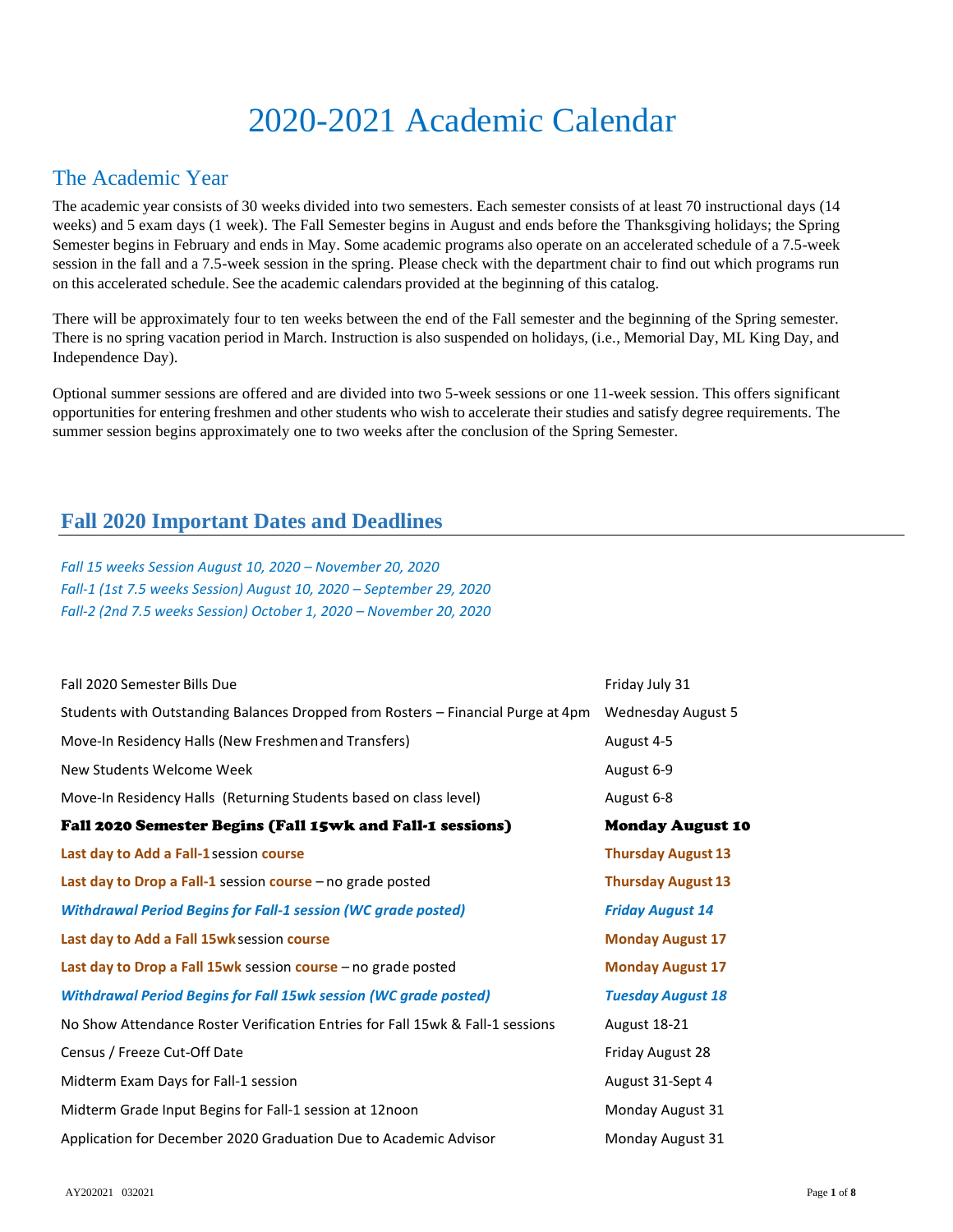# Midterm Exam Days for Fall 15wk session September 16-22 Midterm Grade Input Begins for Fall15wk session Wednesday September 16 Application for May 2021 or August 2021 Graduation Due to Academic Advisor Friday September 18 Last Day of Regular Classes for Fall-1 session New York Wednesday September 23 Final Exam Days for Fall-1 session September 24-29 Midterm Grade Input Ends for Fall 15wk session at 10am Monday September 28 Fall-1 2020 Session Ends Tuesday September 29 Finals Grade Input Begins for Fall-1 session at 12noon Tuesday September 29 Fall-2 2020 Session Begins Thursday October 1 2021 Section Schedules Due (Winterim & Spring) from Dept Chairs to Provost Friday October 2 **Last day to Add a Fall-2**session **course Tuesday October 6 Last day to Drop a Fall-2** session **course** – no grade posted **Tuesday October 6** Finals Grade Input Ends for Fall-1 sessionat 10am Tuesday October 6 *Withdrawal Period Begins for Fall-2 session (WC grade posted) Wednesday October 7* No Show Attendance Roster Verification Entries for Fall-2 session October 7-9 Teacher Evaluation Period Begins Monday October 12 2021 Course Schedules Available for Preview on Self-Service Monday October 12 *Withdrawal Period Ends for Fall-15 session at 4pm (WC grade posted) Thursday October 15* Academic Advisement and 2021 Registration Authorization Begins for Students Monday October 19 Midterm Exam Days for Fall-2 session Contract Contract Contract Contract Contract Contract October 22-27 Midterm Grade Input Begins for Fall-2 session at 12noon Thursday October 22 Teacher Evaluation Period Ends Friday October 23 **2021 Winterim & Spring Registration Begins for Continuing Students Monday October 26**  Midterm Grade Input Ends for Fall-2 session at 10am Tuesday October 27 *Withdrawal Period Ends for Fall-2 session at 4pm (WC grade posted) Thursday October 29* Outstanding Incomplete ("I") Grades Converted to "F"s Friday October 30 **2021 Winterim & Spring Registration Begins for Incoming Freshmen Monday November 9**

Last Day of Regular Classes Fall-15wk and Fall-2 Sessions Friday November 13 Final Exam Week for Fall-15wk and Fall-2 Sessions November 16-20 Finals Grade Input Begins for Fall-15wk and Fall-2 Sessions at 12noon Monday November 16 Fall 2020 Semester Ends (Fall-15wk and Fall-2 sessions) Friday November 20

Residence Hall Occupancy Ends (Halls Close at 6pm) Friday November 20 Final Grade Input Ends for Fall-15wk and Fall-2 sessions at 10am Monday November 30 Fall Degree Conferral Postings Completed by the Registrar's Office Friday December 11

Midterm Grade Input Ends for Fall-1 session at 10am Number 2014 10am Wednesday September 9

*Withdrawal Period Ends for Fall-1 session at 4pm (WC grade posted) Friday September 11*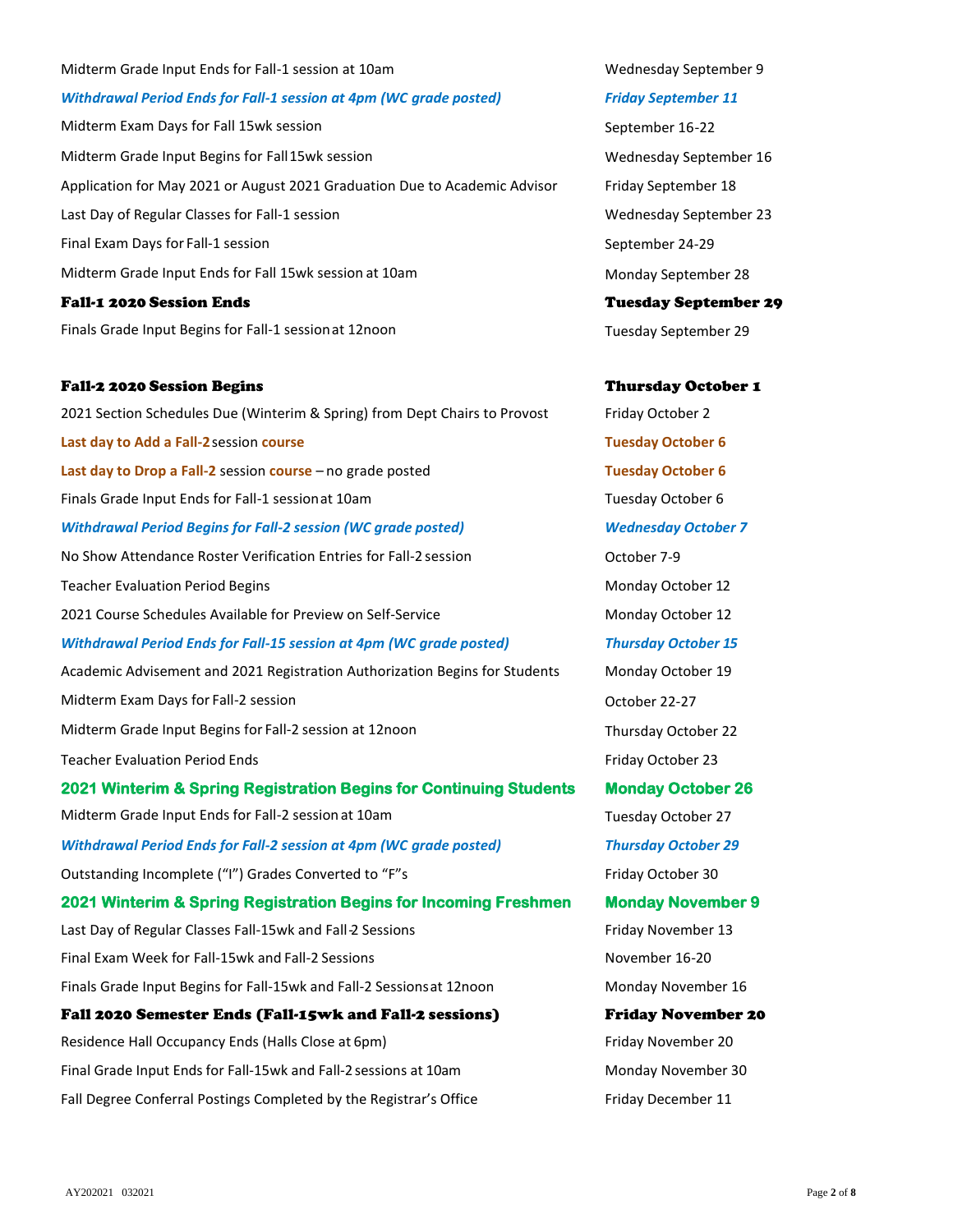# **Winterim 2021 Important Dates and Deadlines**

*Winterim (4 weeks) December 14, 2020 - January 8, 2021*

| <b>2021 Winterim Registration Begins</b>                                          | <b>Monday October 26</b>     |
|-----------------------------------------------------------------------------------|------------------------------|
| Winterim 2021 Semester Bills Due                                                  | Friday December 4            |
| Students with Outstanding Balances Dropped from Rosters - Financial Purge at 4 pm | <b>Tuesday December 8</b>    |
| <b>Winterim 2021 Session Begins</b>                                               | <b>Monday December 14</b>    |
| Last day to Add a Winterim session course                                         | <b>Tuesday December 15</b>   |
| Last day to Drop a Winterim session course - no grade posted                      | <b>Tuesday December 15</b>   |
| <b>Withdrawal Period Begins for Winterim session (WC grade posted)</b>            | <b>Wednesday December 16</b> |
| No Show Attendance Roster Verification Entries for Winterim                       | December 16-18               |
| Midterm Exam Days for Winterim session                                            | December 22-24               |
| Midterm Grade Input Begins for Winterim at 12 noon                                | <b>Tuesday December 22</b>   |
| Christmas Holiday (No Classes)                                                    | Friday December 25           |
| <b>Winterim Classes Resume</b>                                                    | Monday December 28           |
| Midterm Grade Input Ends for Winterim at 10 am                                    | Monday December 28           |
| <b>Withdrawal Period Ends for Winterim session at 4pm (WC grade posted)</b>       | <b>Tuesday December 29</b>   |
| New Year's Holiday (No Classes)                                                   | Friday January 1, 2021       |
| <b>Winterim Classes Resume</b>                                                    | Monday January 4             |
| Last day of Regular classes Winterim session                                      | Wednesday January 6          |
| Final Exam Days for Winterim session                                              | January 7-8                  |
| Finals Grade Input Begins for Winterim at 12 noon                                 | Thursday January 7           |
| <b>Winterim 2021 Session Ends</b>                                                 | <b>Friday January 8</b>      |
| Finals Grade Input Ends for Winterim at 10 am                                     | Tuesday January 12           |

# **Spring 2021 Important Dates and Deadlines**

*Spring 15 weeks Session February 1, 2021 – May 14, 2021 Spring-1 (1st 7.5 weeks Session) February 1, 2021 – March 23, 2021 Spring-2 (2nd 7.5 weeks Session) March 25, 2021 – May 14, 2021*

### **2021 Spring Registration Begins Monday October 26 April 2021 Spring Registration Begins Monday October 26 April 2021**

Spring 2021 Semester Bills Due **Friday January 15 Friday January 15 Friday January 15** Martin Luther King Day Holiday (School Closed) Martin Luther King Day Holiday January 18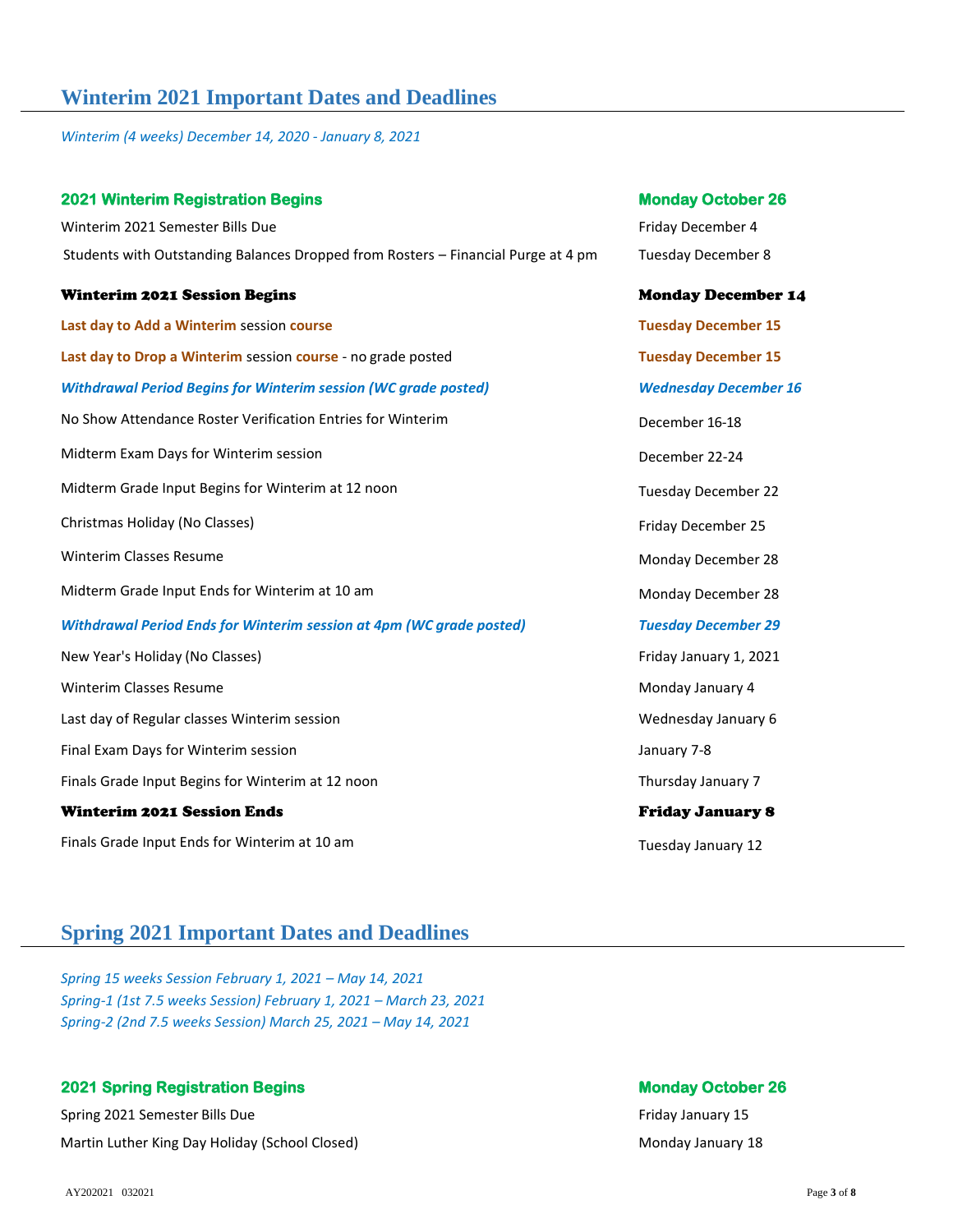Students with Outstanding Balances Dropped from Rosters – Financial Purge 4pm Tuesday January 19 Move-in Residence Halls (New Students) and the students of the students of the students of the students of the students of the students of the students of the students of the students of the students of the students of the Move-in Residence Hall (Returning Students) January 28-30 Spring 2021 Semester Begins (Spring 15wk and Spring-1 sessions) Monday February 1 **Last day to Add a Spring-1** session **course Thursday February 4 Last day to Drop a Spring-1** session **course** - nograde posted **Thursday February 4** *Withdrawal Period Begins for Spring-1 session (WC grade posted) Friday February 5* **Last Day to Add a Spring 15wk** s ession **course Tuesday February 9 Last Day to Drop a Spring 15wk** session **course**-no grade posted **Transform Tuesday February 9** *Withdrawal Period Begins for Spring-15wk session (WC grade posted) Wednesday February 10* No Show Attendance Entries by Faculty for Spring 15wk & Spring-1 sessions February 10-16 No Show Attendance Roster Verification Completed for Spring 15wk & Spring-1 February 17-19 Application for August or December 2021 Graduation Due to Academic Advisor Friday February 19 Census Freeze Cut Off Date November 22 and 22 and 22 and 22 and 22 and 22 and 22 and 22 and 22 and 22 and 22 and 22 and 22 and 22 and 22 and 22 and 22 and 22 and 22 and 22 and 22 and 22 and 22 and 22 and 22 and 22 and 22 a Midterm Exam Days for Spring-1 session February 22-26 Midterm Grade Input Begins for Spring-1 session at 12noon Monday February 22 Midterm Grade Input Ends for Spring-1 Session at 10am Tuesday March 2 *Withdrawal Period Ends for Spring-1 session at 4pm (WC grade posted) Thursday March 4* Midterm Exam Days for Spring 15wk session March 15-19 March 15-19 Midterm Grade Input Begins for Spring 15wk session at 12noon Monday March 15 Last Day of Regular Classes Spring-1 Wednesday March 17 Final Exam Days for Spring-1 Session March 18-23 Spring-1 2021 Session Ends Tuesday March 23 Midterm Grade Input Ends for Spring 15wk session at 10am Tuesday March 23 Finals Grade Input Begins for Spring-1 at 12noon Network Controller and Mednesday March 24 **2021 Summer Course Recommendations Due from Dept Chairs to Provost Office Thursday March 25** Spring-2 2021 Session Begins Thursday March 25 **2021 Fall Course Schedule Due from Dept Chairs to Provost Office Friday March 26** Finals Grade Input Ends for Spring-1 session at 10am Tuesday March 30 **Last Day to Add a Spring-2** session **course Tuesday March 30 Last Day to Drop a Spring-2** session **course** – no grade posted **Tuesday March 30 Tuesday March 30** *Withdrawal Period Begins for Spring-2 session (WC grade posted) Wednesday March 31* No Show Attendance Roster Verification Entries for Spring-2 session March 31-April 2 2021 Student Summer School Demand Web Survey (10 days) Opens Monday April 5

2021 Fall Course Schedules Available for Preview on Self-Service Monday April 5 **2021-2022 Academic Advisement and Registration Authorization Begins for Students Monday April 5** Teacher Evaluation Period Begins Monday April 5 and the University of April 5 and the University of April 5 and the University of April 5 and the University of April 5 and the University of April 5 and the University of Ap *Withdrawal Period Ends for Spring 15wk Session at 4pm (WC grade posted) Wednesday April 7*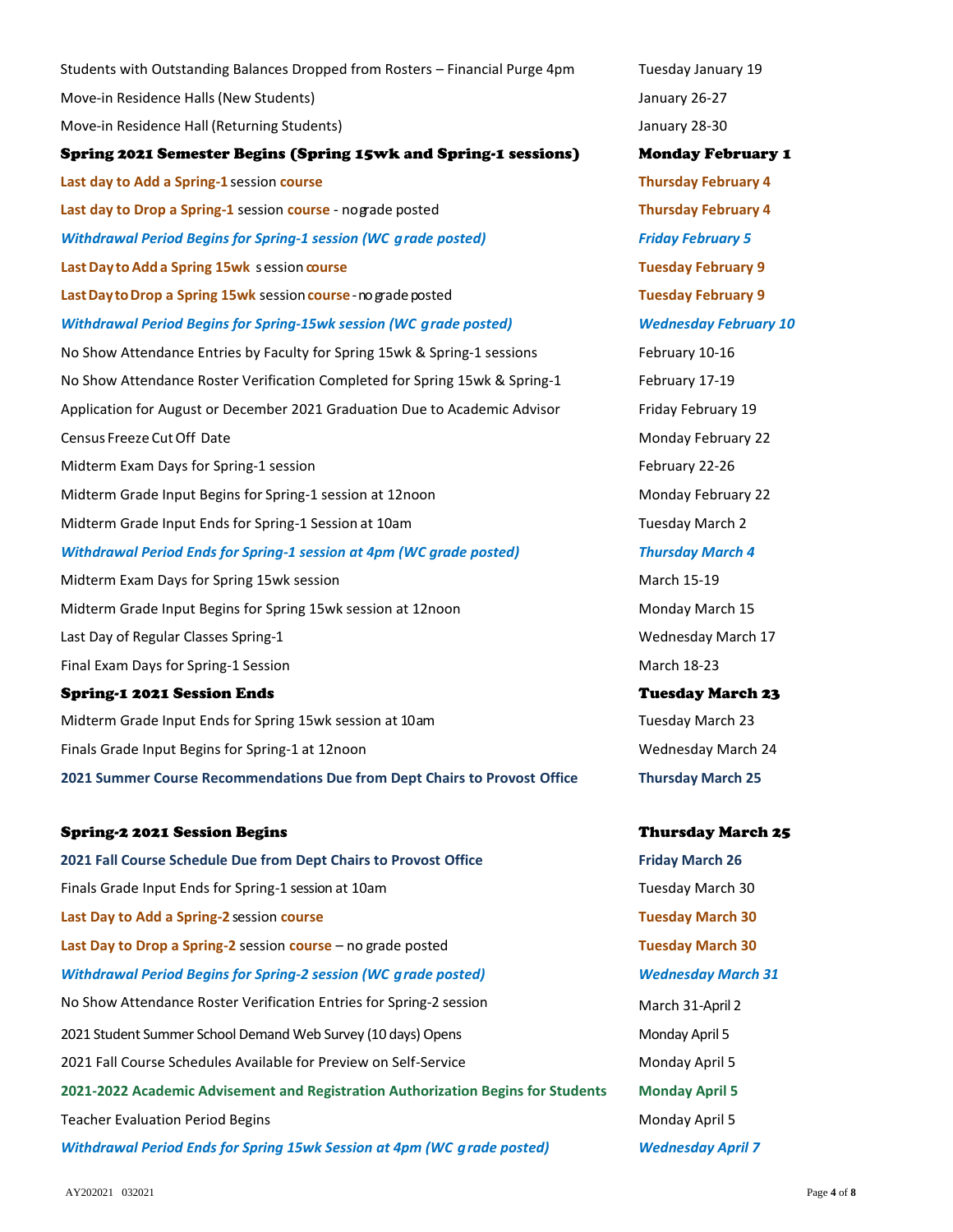Outstanding Incomplete ("I") Grades from Fall 2020 Converted to "F"s Friday April 9 **2021 Fall Registration Begins for Continuing Students Monday April 12**  Midterm Exam Days for Spring-2 session April 15-20 Midterm Grade Input Begins for Spring-2 Session at 12noon Thursday April1 15 2021 Student Summer School Demand Web Survey (10 days) Closes Thursday April 15 Teacher Evaluation Period Ends Friday April 16 and Teacher Evaluation Period Ends Review of Financing Options for Survey Participants for Summer Registration Opens Friday April 16 Mid-term Grade Input Ends for Spring-2 Session at 10am Thursday April 22 **2021 Summer Course Schedules Available for Preview on Self-Service Friday April 23 2021 Summer Registration Begins Monday April 23**  Last Day of Regular Classes for Spring 15wk and Spring-2 sessions Friday Herriday May 7 Final Exam Week for Spring 15wk and Spring-2 sessions May 10-14 Final Grade Input Begins for Spring 15wk and Spring-2 sessions Monday Monday May 10 Residence Hall Occupancy Ends (Halls Close at 6pm) Friday May 14 Spring 2021 Semester Ends (Spring 15wk and Spring-2 sessions) Friday May 14

### May Commencement Saturday May 15

Final Grade Input Ends for Spring 15wk and Spring-2 sessions The Muslim Controller and Spring 19 Wednesday May 19 Spring Degree Conferral Postings on Transcripts Completed by the Registrar's Office Friday June 4

# **Summer 2021 Important Dates and Deadlines**

*Summer 11 weeks Session May 24, 2021 – August 6, 2021 Summer - 1 (1st 5 weeks Session) May 24, 2021 – June 25, 2021 Summer - 2 (2nd 5 weeks Session) July 6, 2021 – August 6, 2021 Summer Bridge (5 weeks Session) June 27, 2021 – July 30, 2021*

Summer 11 *(11 weeks Session) May 24, 2021 – August 6, 2021*

| <b>2021 Summer Registration Begins</b>                                        | <b>Monday April 23</b>  |
|-------------------------------------------------------------------------------|-------------------------|
| Summer 2021 Semester Bills Due                                                | Friday May 14           |
| Students with Outstanding Balances Dropped from Rosters - Financial Purge 4pm | Tuesday May 18          |
| <b>Summer 11wk 2021 Session Begins</b>                                        | <b>Monday May 24</b>    |
| Last day to Add a Summer 11wk session course                                  | <b>Wednesday May 26</b> |
| Last day to Drop a Summer 11wk session course - no grade posted               | <b>Wednesday May 26</b> |
| <b>Withdrawal Period Begins for Summer 11wk session (WC grade posted)</b>     | <b>Thursday May 27</b>  |
| No Show Attendance Roster Verification Entries for Summer 11wk session        | May 27-June 1           |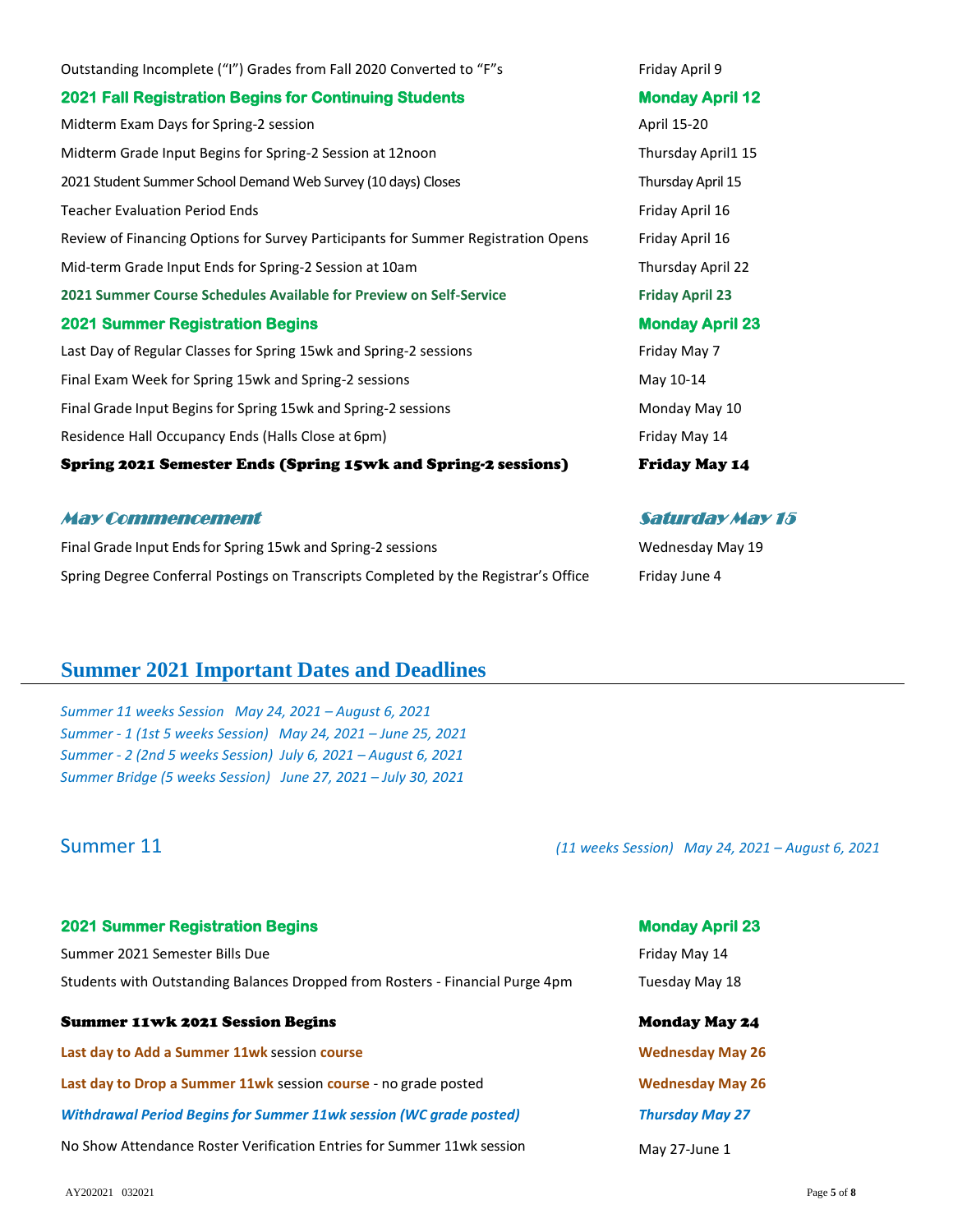| Memorial Day Holiday (No Classes)                                       | Monday May 31          |
|-------------------------------------------------------------------------|------------------------|
| Summer 11wk Classes Resume                                              | Tuesday June 1         |
| Midterm Exam Days for Summer 11wk session                               | June 28-July 1         |
| Midterm Grade Input Begins for Summer 11wk at 12 noon                   | Monday June 28         |
| Independence Day Holiday (No Classes)                                   | Monday July 5          |
| Summer 11wk Classes Resume                                              | Tuesday July 6         |
| Midterm Grade Input Ends for Summer 11wk session at 10 am               | Wednesday July 7       |
| Withdrawal Period Ends for Summer 11wk session at 4pm (WC grade posted) | <b>Monday July 19</b>  |
| Last day of Regular classes Summer 11wk session                         | Friday July 30         |
| Final Exam Period for Summer 11wk session                               | Monday August 2-6      |
| Finals Grade Input Begins for Summer 11wk at 12 noon                    | Monday August 2        |
| <b>Summer 11wk 2021 Session Ends</b>                                    | <b>Friday August 6</b> |
| Finals Grade Input Ends for Summer 11wk at 10 am                        | Tuesday August 10      |
| Summer Degree Conferral Postings Completed by the Registrar's Office    | Friday August 27       |

Summer 1 *(1st 5 weeks Session) May 24, 2021 – June 25, 2021*

| <b>2021 Summer Registration Begins</b>                                        | <b>Monday April 23</b>  |
|-------------------------------------------------------------------------------|-------------------------|
| Summer 2021 Semester Bills Due                                                | Friday May 14           |
| Students with Outstanding Balances Dropped from Rosters - Financial Purge 4pm | Tuesday May 18          |
| <b>Summer-1 2021 Semester Begins</b>                                          | <b>Monday May 24</b>    |
| Last day to Add a Summer-1 session course                                     | <b>Tuesday May 25</b>   |
| Last day to Drop a Summer-1 session course - no grade posted                  | <b>Tuesday May 25</b>   |
| <b>Withdrawal Period Begins for Summer-1 session (WC grade posted)</b>        | <b>Wednesday May 26</b> |
| No Show Attendance Roster Verification Entries for Summer-1 session           | May 26-June 1           |
| Memorial Day Holiday (No Classes)                                             | Monday May 31           |
| Summer-1 Classes Resume                                                       | Tuesday June 1          |
| Midterm Exam Days for Summer-1 session                                        | Monday June 7-10        |
| Midterm Grade Input Begins for Summer-1 session at 12noon                     | Monday June 7           |
| Midterm Grade Input Ends for Summer-1 session at 10am                         | Monday June 14          |
| <b>Withdrawal Period Ends for Summer-1 session at 4pm (WC grade posted)</b>   | <b>Tuesday June 15</b>  |
| Last day of Regular classes Summer-1 session                                  | Monday June 21          |
| Final Exam Days for Summer-1 session                                          | June 22-25              |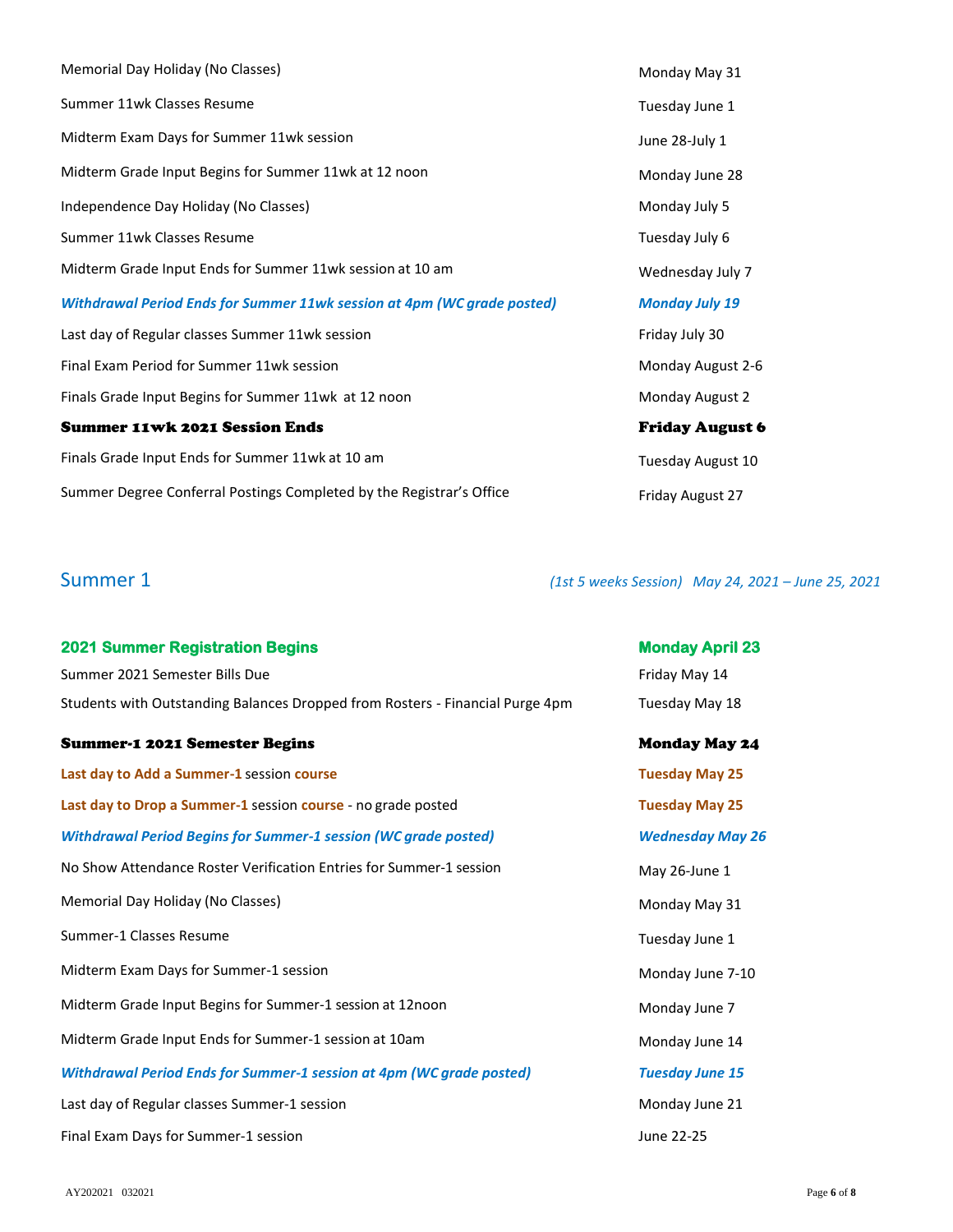### Summer-1 2021 Session Ends Friday June 25

Finals Grade Input Ends for Summer-1 at 10am decrees the control of the Tuesday June 29

Summer 2 *(2nd 5 weeks Session) July 6, 2021 – August 6, 2021*

| <b>2021 Summer Registration Begins</b>                                        | <b>Monday April 23</b>  |
|-------------------------------------------------------------------------------|-------------------------|
| Summer 2021 Semester Bills Due                                                | Friday June 25          |
| Students with Outstanding Balances Dropped from Rosters - Financial Purge 4pm | Tuesday June 29         |
| Fourth of July Holiday (No Classes)                                           | Monday July 5           |
| <b>Summer-2 2021 Session Begins</b>                                           | <b>Tuesday July 6</b>   |
| Last day to Add a Summer-2 session course                                     | <b>Wednesday July 7</b> |
| Last day to Drop a Summer-2 session course - no grade posted                  | <b>Wednesday July 7</b> |
| <b>Withdrawal Period Begins for Summer-2 session (WC grade posted)</b>        | <b>Thursday July 8</b>  |
| No Show Attendance Roster Verification Entries for Summer-2 session           | <b>July 8-13</b>        |
| Midterm Exam Days for Summer-2 session                                        | July 19-22              |
| Midterm Grade Input Begins for Summer-2 session at 12noon                     | Monday July 19          |
| Midterm Grade Input Ends for Summer-2 session at 10am                         | Monday July 26          |
| <b>Withdrawal Period Ends for Summer-2 session at 4pm (WC grade posted)</b>   | <b>Tuesday July 27</b>  |
| Last day of Regular classes Summer-2 session                                  | Monday August 2         |
| Final Exam Days for Summer-2 session                                          | August 3-6              |
| Finals Grade Input Begins for Summer-2 at 12noon                              | Tuesday August 3        |
| Summer-2 2021 Session Ends                                                    | <b>Friday August 6</b>  |
| Finals Grade Input Ends for Summer-2 at 10am                                  | Tuesday August 10       |

Summer Bridge *(5 week Session) June 26, 2021 – July 30, 2021*

| Summer Bridge 2021 Semester Bills Due                                         | Friday June 25         |
|-------------------------------------------------------------------------------|------------------------|
| Move-in and Orientation                                                       | June 26-27             |
| <b>Summer Bridge 2021 Session Classes Begins</b>                              | <b>Monday June 28</b>  |
| Last day to Add a Summer Bridge session course                                | <b>Tuesday June 29</b> |
| Last day to Drop a Summer Bridge session course - no grade posted             | <b>Tuesday June 29</b> |
| Students with Outstanding Balances Dropped from Rosters - Financial Purge 4pm | Wednesday June 30      |